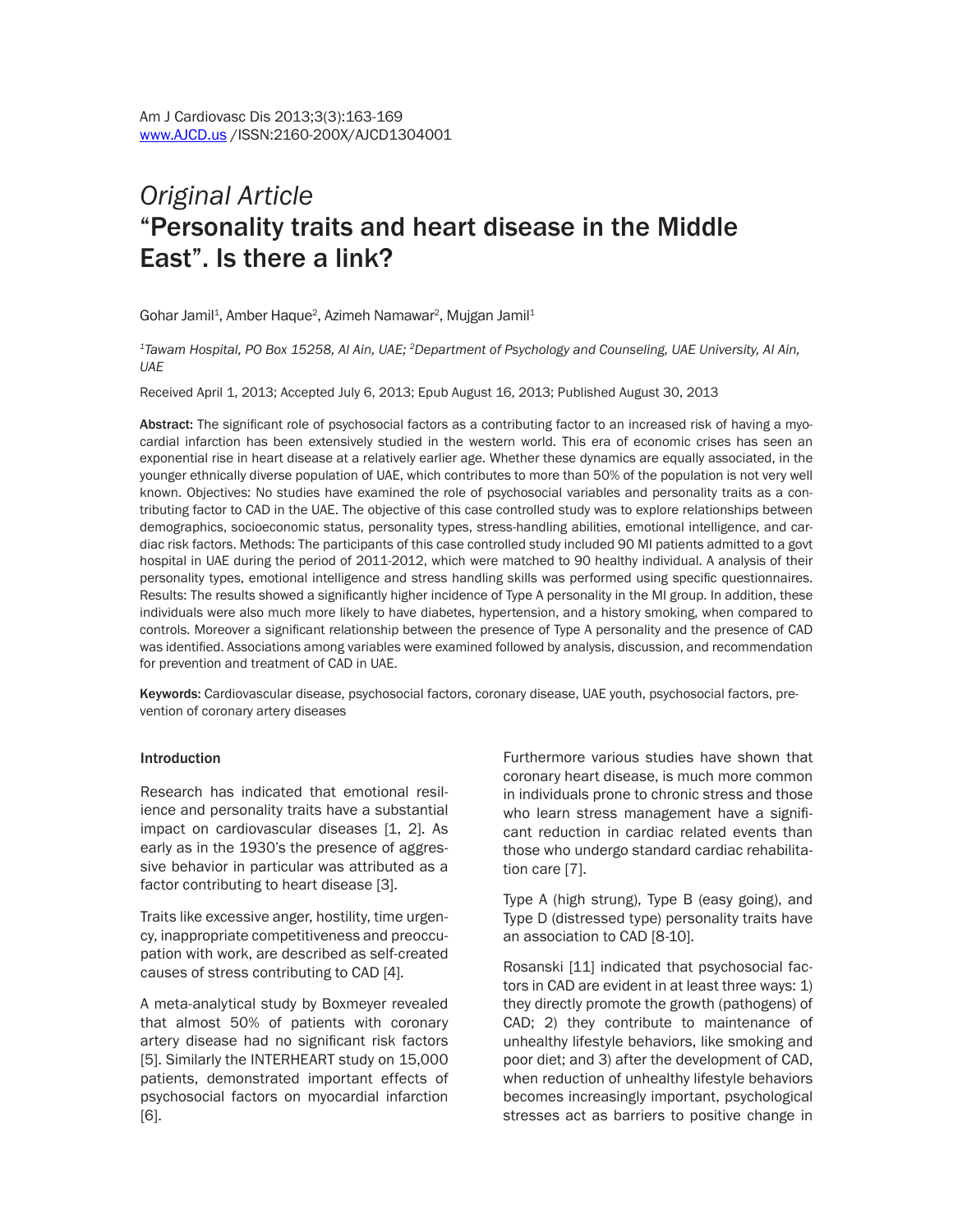these lifestyle behaviors. Literature review indicates more than 4000 studies on the effects of psychosocial factors on cardiac illnesses conducted and published in the West but none from the Middle Eastern region [1]. There is no data available to identify the specific risk factors for the sample population of this country and no study has been done in the past to observe the effects of CAD on the patient, the family, and the society as a whole.

Although the medical aspects of this disease are addressed during hospital admission and follow up visits, the psychosocial aspects are often overlooked mainly due to the lack of support services for these patients, cost factors, and the stigma of young patients labeled as suffering from psychological issues.

Given that not much information is available on the prevalence and psychosocial variables of this illness in UAE, this exploratory study was conducted with the following objectives: a) To examine the demographics of the ethnically diverse group of CAD patients in UAE, b) To explore the prevalence of cardiac risk factors in the target population, and c) To identify the most common psychosocial variables, stresshandling abilities and state of emotional wellbeing in CAD patients.

Additionally, the study aimed to explore relationships between demographics, personality types, stress-handling abilities, emotional intelligence, and smoking habits.

#### Materials and methods

# *Subjects and setting*

The sample for this case-control study consisted of 180 participants. The case group consisted of 90 patients with CAD and where as the control group consisted of a sample of 90 individuals without history of CAD. Patient with CAD were recruited from a local Hospital in UAE who underwent catheterization due to an MI in the last one year. The study took place in 2011. 100 patients under the age of 45 were interviewed and patient demographics were obtained from medical records. Emirati patients included in the sample had received the treatment in the last one-year and expatriates had undergone the treatment in the last 6 months. Control subjects were recruited from the same

area Control subjects were recruited from Abu Dhabi and Al Ain. A control subject was defined as an individual without prior history of CAD according to self-report indication and matched to case group with respect to age, gender, and ethnicity.

Control subjects were recruited from Abu Dhabi and Al Aim. A control subject was defined as an individual without prior history of CAD according to self-report indication and matched to case group with respect to age, gender, and ethnicity.

A control subject was defined as an individual without prior history of CAD according to selfreport indication and matched to case group with respect to age, gender, and ethnicity.

### *Instruments and procedures*

Questionnaires used for the study were: a) Basic Demographics Survey, b) Coronary Artery Disease (CAD) Assessment, c) Type 'A' Personality Test, d) Stress-handling test, e) Emotional IQ Test, and f) Type D (DS-14) Personality Test. Demographics information included in the study were gender, age, nationality, marital status, education level, and occupation. For analyzing the effect of occupation on CAD, occupations were classified into professional and non-professional categories. Occupations that require specialized knowledge and advanced skills were classified as professional. The CAD Assessment was developed by Health-line Networks. It consists of nine items that assess cardiac risk factors in terms of smoking habit, life style, family history of CAD, level of cholesterol, and presence of high blood pressure and diabetes.

Personality Type A and Stress Maintenance Questionnaires used were internet-based tests developed by Stressdoctors. Com, a private group of health professionals categorized as under Seminary and based in Vancouver, Canada. Stress Maintenance Questionnaire consists of 14 items designed to measure how stress is handled. The score range of this instrument is +160 to -160. The respondents with scores below 60 are vulnerable, 60-90 are moderate resistant, and above 90 are fending off stress. Personality Type A Questionnaire contains 25 items with dichotomous format designed to identify Type A and Type B individu-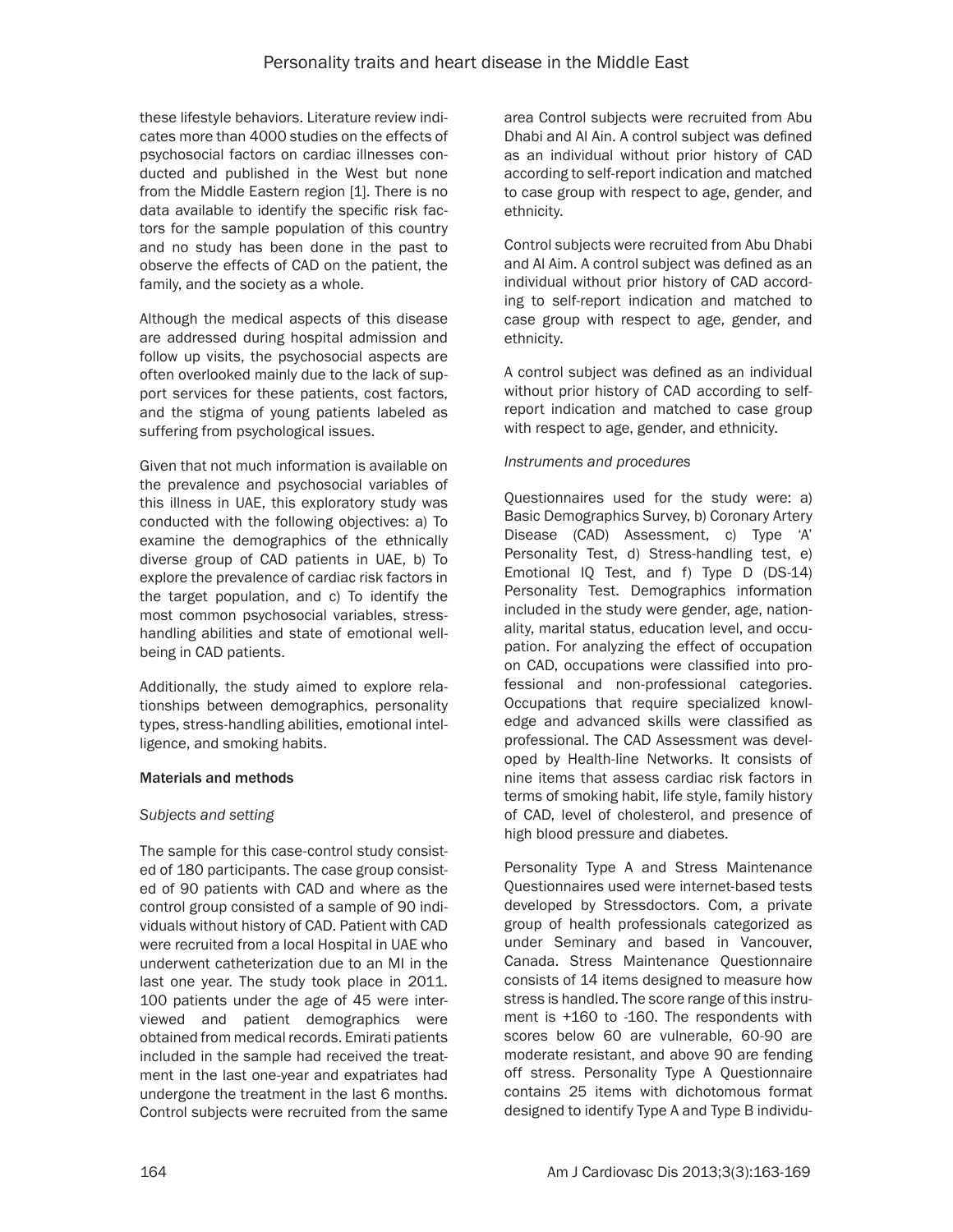als. The score range is zero to 25. Respondents with score of 14 or above are Type A whereas those with score below 14 are Type B.

The Emotional Intelligence Test is also an internet-based assessment tool developed by (14). It consists of 20 items with dichotomous (true/ false) format that categorizes respondents into two groups, emotionally healthy and emotionally unhealthy. All these tests have sub-scales due to which, the authors did not calculate the reliability for the entire scale.

Type D questionnaire or D Scale14 (DS14) was used to assess negative affectivity (NA), social inhibition (SI), and Type D personality. 14 items are rated using a 5-point Likert scale ranging from 0=false to 4=true. A cutoff of 10 on NA and SI scales is used to classify subjects as Type D (NA≥10 and SI≥10). DS14 is a well-recognized personality test for measuring the impact of 'Distressed' type on the heart. Factor analysis provided evidence for its 2-factor structure (NA and SI). The correlation of NA with neuroticism (r=0.68), SI with extraversion (r=- 0.59/-0.65), and scale-level factor analysis confirmed the construct validity of the DS14 against the NEO-FFI. The NA and SI scales were found to be internally consistent (α=0.88/0.86) and stable over a 3-month period (test-retest r=0.72/0.82) (15). However, its results are yet to be seen in non-Western cultures.

These questionnaires were translated research assistants into spoken languages (Arabic, Urdu, and Hindi) and then checked for accuracy by the authors. Three multilingual research assistants with educational qualifications of at least a bachelor's degree worked on this project doing patient phone interviews and data collection from hospital records. The researchers performed data collection for control group in 2012. Individuals without history of CAD were approached in public settings. After obtaining their consent, individuals were administered the questionnaires included in the study.

#### *Data analysis*

The data were analyzed using Statistical Package for Social Sciences (SPSS) 18.0. In order to asses the prevalence of psychosocial risk factors, descriptive statistics were used for all psychological tests and all variables. In addition, chi-square test of association was employed to assess relationship among variables.

### **Results**

The main general features of cardiac patients and controls are summarized in Table 1. Demographics of patients indicate that 95% were males, 71% belonged in the 30-39 age group, 88% were South Asian, followed by 20% Middle Eastern, and Chi-square test of association indicated that patients were more likely to have family history of CAD. In addition, prevalence of diabetes, hypertension, smoking, and sedentary lifestyle was significantly higher among patients. No conclusion regarding level of cholesterol can be made since the majority of patients did not know their cholesterol level (see Table 2).

1% South East Asian. 96% were married, only 12% had education above high school, and 92% were classified as non-professionals (see Table 1). The patients and control groups were similar in gender, age, and nationality but single individuals with higher educational level were overrepresented in the control group.

Chi-square test of association indicated that patients were more likely to have family history of CAD. In addition, prevalence of diabetes, hypertension, smoking, and sedentary lifestyle was significantly higher among patients. No conclusion regarding level of cholesterol can be made since the majority of patients did not know their cholesterol level (see Table 2).

Result of Chi square test of association indicated that there is a significant relationship between type A personality and CAD (p<0.01). As presented in Table 3, Type A personality was significantly more prevalent among patients (61%) compared to control subjects (36%). Further analysis indicated that age and occupation have significant interaction effect. 70% of patients at age 30-40 were type A compared to 31% of controls (*p*-value for interaction<0.001). Likewise, 62% of non-professional patients were type A compared to 40% of controls (*p*-value for interaction<0.01).

The two groups were found to be significantly different in terms of emotional self-management (p<0.001). 100% of control subjects were classified as emotionally unhealthy whereas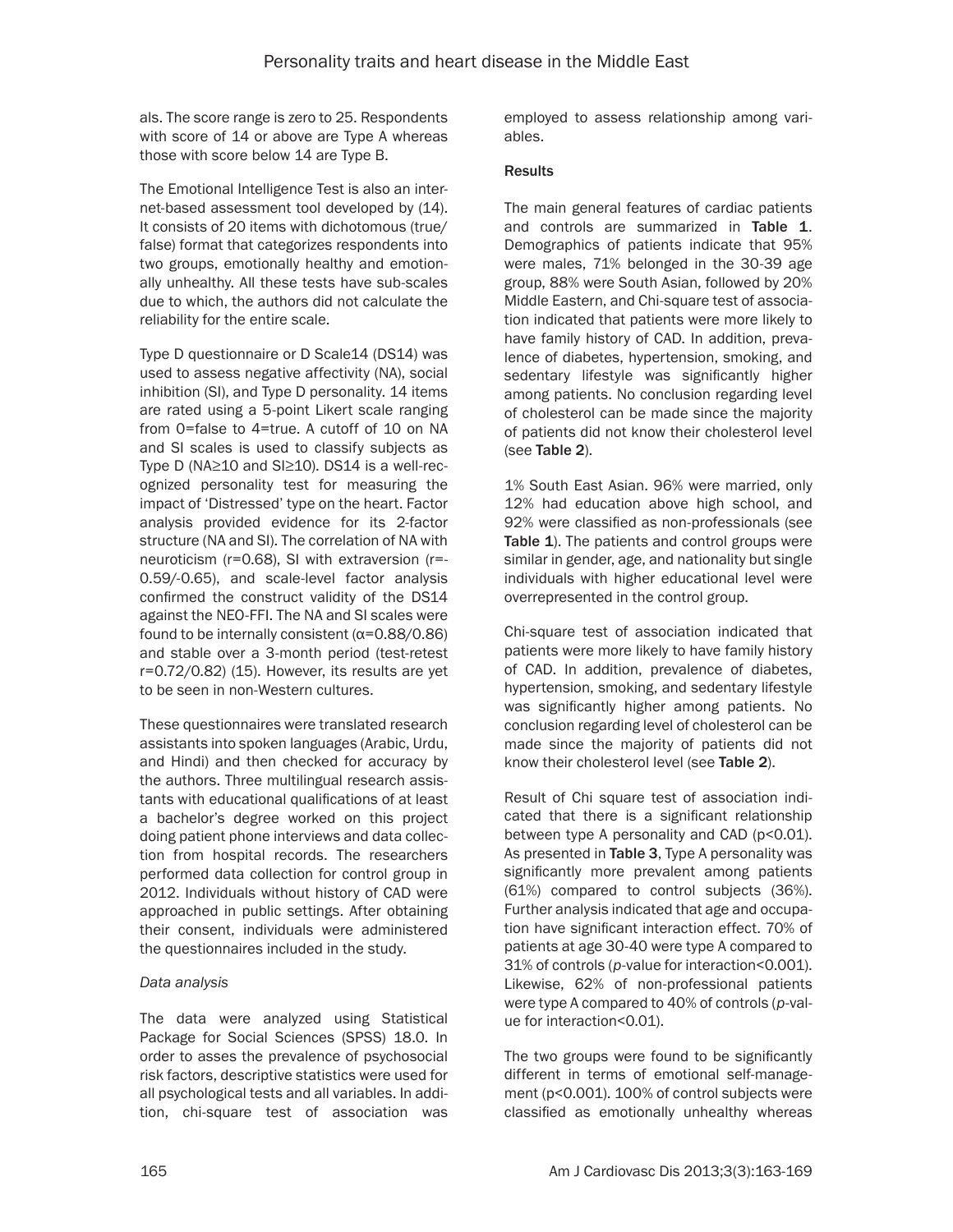|                       | Patients (n=90) | Controls (n=90) |                   |
|-----------------------|-----------------|-----------------|-------------------|
|                       | $n$ (%)         | n (%)           | <b>Statistics</b> |
| Gender                |                 |                 |                   |
| Male                  | 86 (95)         | 82 (91)         | $p=0.23$          |
| Female                | 4(4)            | 8(9)            |                   |
| Age group             |                 |                 |                   |
| 20-29                 | 7(8)            | 15(17)          | p=0.18            |
| 30-39                 | 64 (71)         | 57 (63)         |                   |
| 40-44                 | 19 (21)         | 18 (20)         |                   |
| Nationality           |                 |                 |                   |
| Middle East           | 20(22)          | 30(33)          | p=0.19            |
| South Asia            | 69 (77)         | 58 (64)         |                   |
| South East Asia       | 1(1)            | 2(2)            |                   |
| <b>Marital Status</b> |                 |                 |                   |
| Married               | 86 (96)         | 67 (74)         |                   |
| Single                | 3(3)            | 14 (16)         | p=0.001           |
| <b>Divorced</b>       | 1(1)            | O(0)            | $X^2 = 19.47$     |
| Not Reported          | 0(0)            | 9(10)           |                   |
| Education             |                 |                 |                   |
| ≤High School          | 79 (88)         | 45 (50)         | $p=0.00$          |
| >High School          | 11(12)          | 42 (47)         | $X^2 = 30.45$     |
| Not Reported          | O(0)            | 3(3)            |                   |
| Occupation            |                 |                 |                   |
| Professional          | 6(7)            | 10 (11)         | $p=0.04$          |
| Non-professional      | 82 (91)         | 71 (79)         | $X^2 = 6.24$      |
| Not Reported          | 2(2)            | 9(10)           |                   |

Table 1. Demographic characteristics of participants in patient and control groups (n=180)

| Table 2. Percentages of cardiac risk factors and Chi-Square |
|-------------------------------------------------------------|
| statistics of patient and control groups                    |

|                             | Patients | Controls |                   |
|-----------------------------|----------|----------|-------------------|
|                             | n (%)    | $n$ (%)  | <b>Statistics</b> |
| Family History of CAD       |          |          |                   |
| Yes                         | 39 (43)  | 10 (11)  | p=0.000           |
| N <sub>o</sub>              | 49 (55)  | 77 (86)  | $X^2 = 23.58$     |
| Don't know                  | 2(2)     | 3(3)     |                   |
| <b>Diabetes</b>             |          |          |                   |
| Yes                         | 40 (44)  | 9(10)    | p=0.000           |
| N <sub>o</sub>              | 50 (56)  | 79 (88)  | $X^2 = 28.13$     |
| Don't know                  | 0(0)     | 2(2)     |                   |
| Cholesterol above 200 mg/dL |          |          |                   |
| Yes                         | 4 (4)    | 10 (11)  | p=0.000           |
| N <sub>o</sub>              | 13 (15)  | 76 (85)  | $X^2 = 108.99$    |
| Don't know                  | 73 (81)  | 4(4)     |                   |
| <b>Blood pressure</b>       |          |          |                   |
| Yes                         | 34 (38)  | 12 (13)  | p=0.001           |
| N <sub>o</sub>              | 55 (61)  | 75 (84)  | $X^2 = 14.59$     |
| Don't know                  | 1(1)     | 3(3)     |                   |
| Smoking                     |          |          |                   |
| Yes                         | 65 (72)  | 16 (18)  | p=0.000           |
| <b>No</b>                   | 25 (28)  | 74 (82)  | $X^2 = 53.89$     |
| Sedentary life              |          |          |                   |
| Yes                         | 38 (42)  | 21 (23)  | $p=0.002$         |
| N <sub>0</sub>              | 52 (58)  | 62(69)   | $X^2 = 12.77$     |
| Not reported                | O(0)     | 7(8)     |                   |

64% of patients were reported being in this category. Only 27% of patients indicated themselves as Type D, which does not significantly differ from 29% of control subjects. There was no significant difference between the two groups in stress handling abilities (Table 3).

#### **Discussion**

Population statistics of UAE indicate that foreigners constitute more than 80%, of which 54% are from south East Asia.

Studies have shown a higher incidence of CAD in expatriates belonging to this region and an etiology other than the traditional cardiac risk factors have been thought to contribute to this phenomenon [14, 15]. Likewise it also has been noted that young Asian Indians tend to have more complex myocardial infarction at a disproportionately younger age [16, 17]. In addition to a low HDL or high-density lipoprotein levels, these patients show elevated levels of lipoprotein (Lp), metabolic syndrome, homocysteine fibrinogen, and C-reactive protein.

This case-control study performed on an ethnically diverse population revealed a high incidence of Cad in expats (88%) in particular in those with lower educational levels (88%) and those belonging to a lower socioeconomic status. Most of these patients were unaware of their medical condition. Significantly 79% of these patients were less than 39 years of age and 91% worked in lowpaid jobs. "Low paid" is defined as income below AED 4,000 (\$ 1,089) per month but most labor class workers in the region earn less than this amount per month. Additionally this category of workers live without family and such a health challenge could lead to increased psychosocial stress affecting worker health and quality of life.

Our study shows that majority of these patients were laborers involved in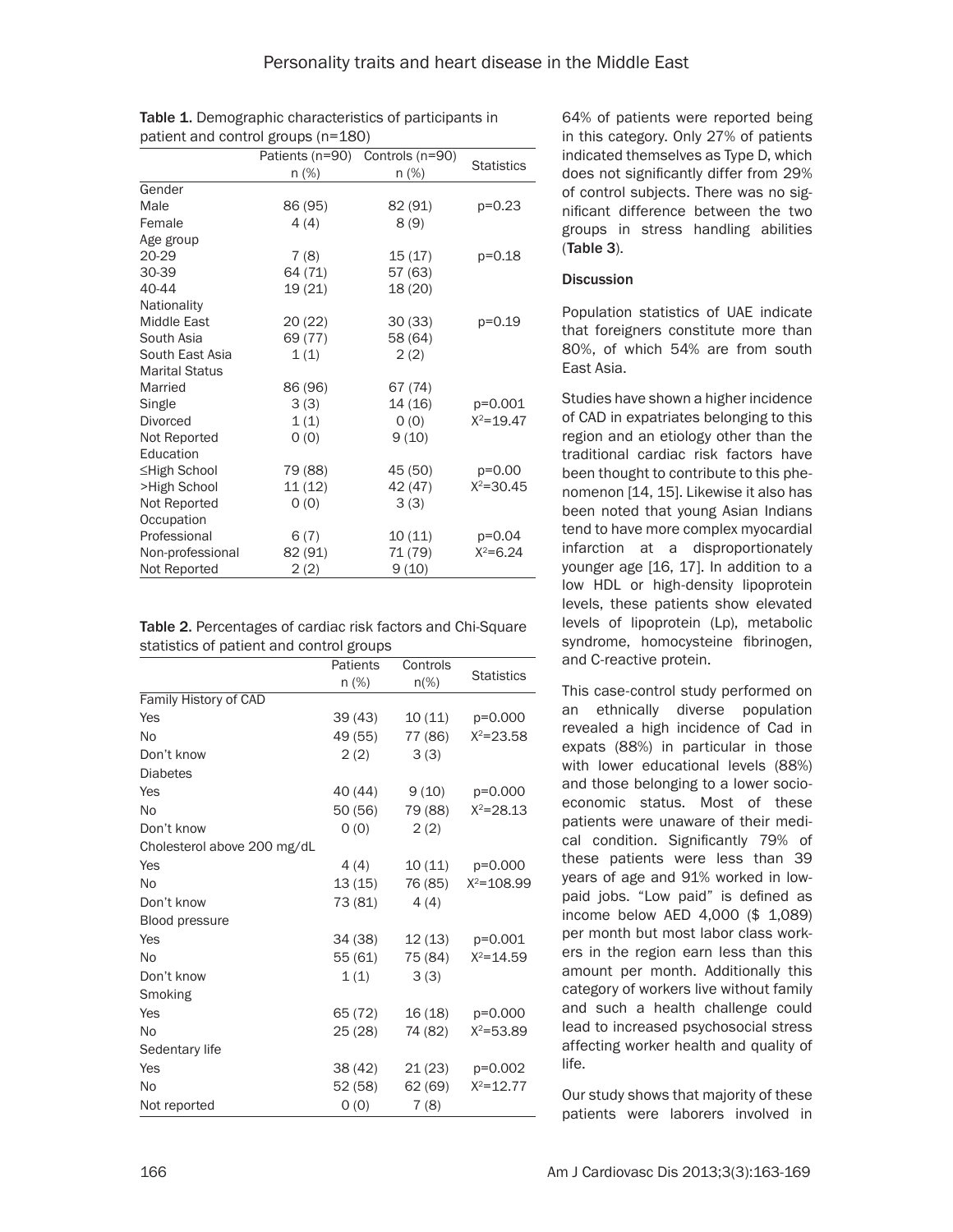|                                 | Patients n (%) | Controls n (%) | <b>Statistics</b> |
|---------------------------------|----------------|----------------|-------------------|
| Variables                       |                |                |                   |
| Personality type A & B          |                |                |                   |
| Type A                          | 55(61)         | 32(36)         | p=0.001           |
| Type B                          | 35(39)         | 58 (64)        | $X^2 = 11.769$    |
| Personality type D              |                |                |                   |
| Type D                          | 23(27)         | 22(29)         | p=0.866           |
| Not type D                      | 61 (73)        | 55 (71)        | $X^2 = 0.28$      |
| Emotional intelligence          |                |                |                   |
| <b>Emotionally healthy</b>      | 32(36)         | O(0)           | p=0.000           |
| Emotionally unhealthy           | 58 (64)        | 88 (100)       | $X^2 = 38.14$     |
| Stress handling                 |                |                |                   |
| Under 60: you are vulnerable    | 51(57)         | 51(58)         | p=0.361           |
| 60-90: moderate resistance      | 35(39)         | 30(34)         | $X^2 = 3.203$     |
| 90+: you are fending off stress | 4(4)           | 7(8)           |                   |

Table 3. Frequency and percentage of psychosocial variables of patient and control groups

hard physical work, so sedentary lifestyle was ruled out as a major causative factor.

Personality type studies in the West suggest positive link between Type A and CAD, and positive association between stress and CAD [18].

Similarly the current study also showed that the prevalence of Type A is significantly higher among CAD patients when compared to control subjects. Anger and hostility are among the main features of Type A behavior pattern and their underlying mechanisms have a detrimental influence on the cardiovascular system through endothelial damage, and by causing increased heart rate and blood pressure. People with hostile behavior also exhibit increased homocysteine levels. Work stress is known to cause accelerated blood coagulation with an increase in fibrinogen and a decrease in fibrinolytic capacity. Low socio-economic status has interestingly also been shown to be related to fibrinogen levels [19].

One of the interesting findings of this study is that stress-handling abilities were not found to be a risk factor for development of CAD. These results may suggest that coping styles is not the only indicator of the magnitude of physiologic responses to stressors, but other individual difference factors may play a role [20]. Among these are temperament, health habit, genetic and environmental factors that influence autonomic, neuroendocrine, and cardiovascular systems. The effect of these factors should be examined in future studies.

In this study no significant association between Type D personality and CAD was found. A similar study on Chinese patients showed that Type D were at increased risk of anxiety and depression that may eventually lead to CAD but Type D by itself was not an indicator or predictor of CAD prone personality [21] the case of non-western samples, it is possible that such patients perceive distress differently making DS-14 Scale culturally inappropriate. Although studies associate emotional intelligence as a

factor in heart illness [22], it was not confirmed in this study. No direct link between emotional intelligence and the presence of cardiac illness were found. However, it was suggested that effect of emotional intelligence on heart illness might be indirectly operated by mental health factors such as depression. This explanation is plausible given that emotional intelligence were consistently found to be associated with mental health [23] especially depression which consequently lead to CAD [24]. This could be an interesting area for future research. Interestingly, majority of participants in control group were emotionally unhealthy. One possible explanation for this result is that the sample may not be representative or the questionnaire was not culturally appropriate for this population.

Given the current scenario, it is important to discuss the steps that are needed for prevention. A psychiatric or psychological examination using the Diagnostic and Statistical Manual (DSM IV-TR) criteria may help in ruling out psychiatric comorbidity and tailoring an individualized treatment plan).

Research shows that in the social realm, strong social support clearly improves coping abilities in heart patients. However, expatriates without a family base in gulf countries present a unique challenge to the system. In such circumstances, supportive cross-cultural communication and culturally competent care have shown to be highly effective ways of preventing and treating CAD. For patients with families, social support has shown clear benefits.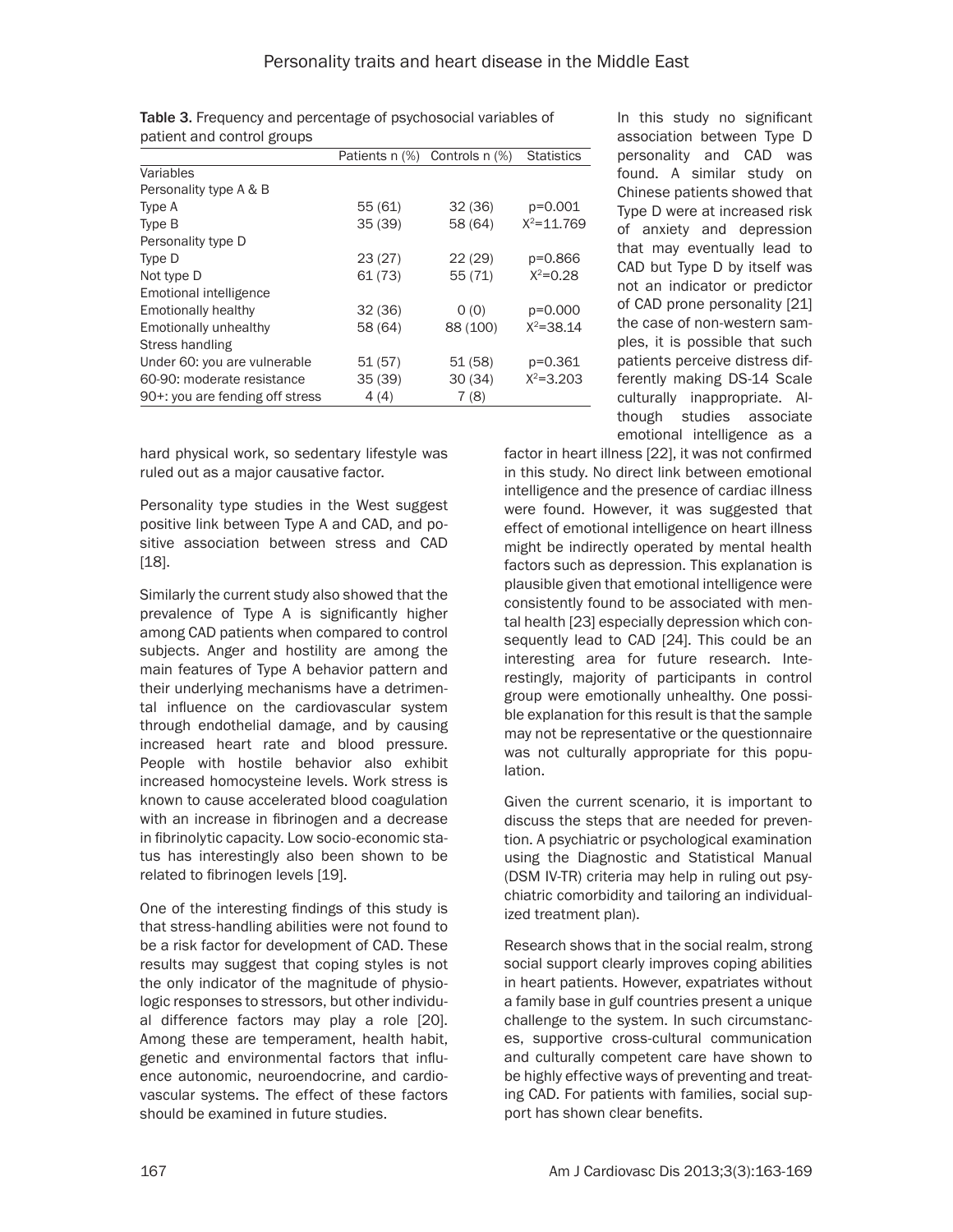Literature is replete with studies showing benefits of health awareness programs on heartrelated illnesses showing that except for noncontrollable risk factors (family history, sex, and age), patients can modify their controllable risk factors (like smoking, level of cholesterol, obesity, sedentary lifestyle, hypertension, diabetes, metabolic syndrome, and psychological stress) through counseling, education, and effective drug treatment [25]. Awareness and coping skills programs, lifestyle modification, mood changes and changes in self-perception can help patients gain control of their health. Also, an awareness of different personality types and their influences on heart diseases, emotional factors, effects of different types of coping skills, and learning how to manage stress can go a long way in the total health care management program of CAD patients.

Studies in the US show that up to 60% of the cardiac patients suffer from some degree of depression and 50% suffer from panic disorders, and therefore, psychological factors in cardiac illnesses constitute important precipitants and consequences [26]. Psychological research on CAD is almost non-existent in this part of the world, making such investigations valuable. The decision to establish and implement a comprehensive treatment plan should be taken by a panel of medical experts.

In future studies, more established scales, such as the Bortner Type A Scale, the Framingham Type A Scale and the Multidimensional Type A Behavior Scale may yield more detailed and meaningful information. Qualitative study in the form of personal indepth interviews may also yield information on beliefs about illness and coping mechanisms prevalent in the ethnic mix of people living in this country. The incidence of CAD variations within subcontinent patients needs investigation on larger sample and may lead to interesting findings. The Framingham model longitudinal research identifying potential risk factors among Emirati samples is recommended.

This study also raised some questions that could be addressed in follow-up investigations on a larger national sample: 1) Does culture have significant influence on how patients with coronary artery disease interpret distress? 2) Can replication studies in the region confirm incidence of CAD in people from lower socioeconomic background? 3) What specific rehab programs and social support services are available for patients; how they can be improved, and what coping mechanisms do patients use in the absence of such services? 4) What psychosocial factors are specific to the region for the younger "local" patients and 5) why is the incidence of CAD higher in people from certain ethnic backgrounds? Only through concerted efforts, researchers can appreciate and address the complex nature of CAD in this part of the world.

# **Conclusion**

This study revealed significant findings on the prevalence and psychosocial variables in this country. It is interesting to see that personality Type D, stress handling abilities, and emotional intelligence are not significant cardiac risk factors. More culturally sensitive measurements are needed to build on these preliminary findings. Making patients modify their behaviors can be a challenge here and needs practical steps to address the growth of CAD. Development of locally standardized measures and qualitative research are indicated, and may lead to the identification of psychosocial factors specific to ethnic cultures. An interdisciplinary approach in prevention and treatment of CAD is imperative to deal with such illnesses in the region.

# Disclosure of conflict of interest

The authors have no support of funding to report. All authors have contributed to, read and approved the final manuscript for submission.

Address correspondence to: Dr. Gohar Jamil, Tawam Hospital, PO Box 15258, Al Ain, UAE. Tel: 0097501398358; Fax: 0097137672560; E-mail: [goharjamil@gmail.com](mailto:goharjamil@gmail.com)

#### References

- [1] Everson-Rose SA, Lewis TT. Psychosocial factors and cardiovascular diseases. Annu Rev Public Health 2005; 26: 469-500.
- [2] McCraty R, Barrios-Choplin B, Rozman D, Atkinson M, Watkins AD. The impact of a new emotional self-management program on stress, emotions, heart rate variability, DHEA and cortisol. Integr Physiol Behav Sci 1998 Apr-Jun; 33: 151-70.